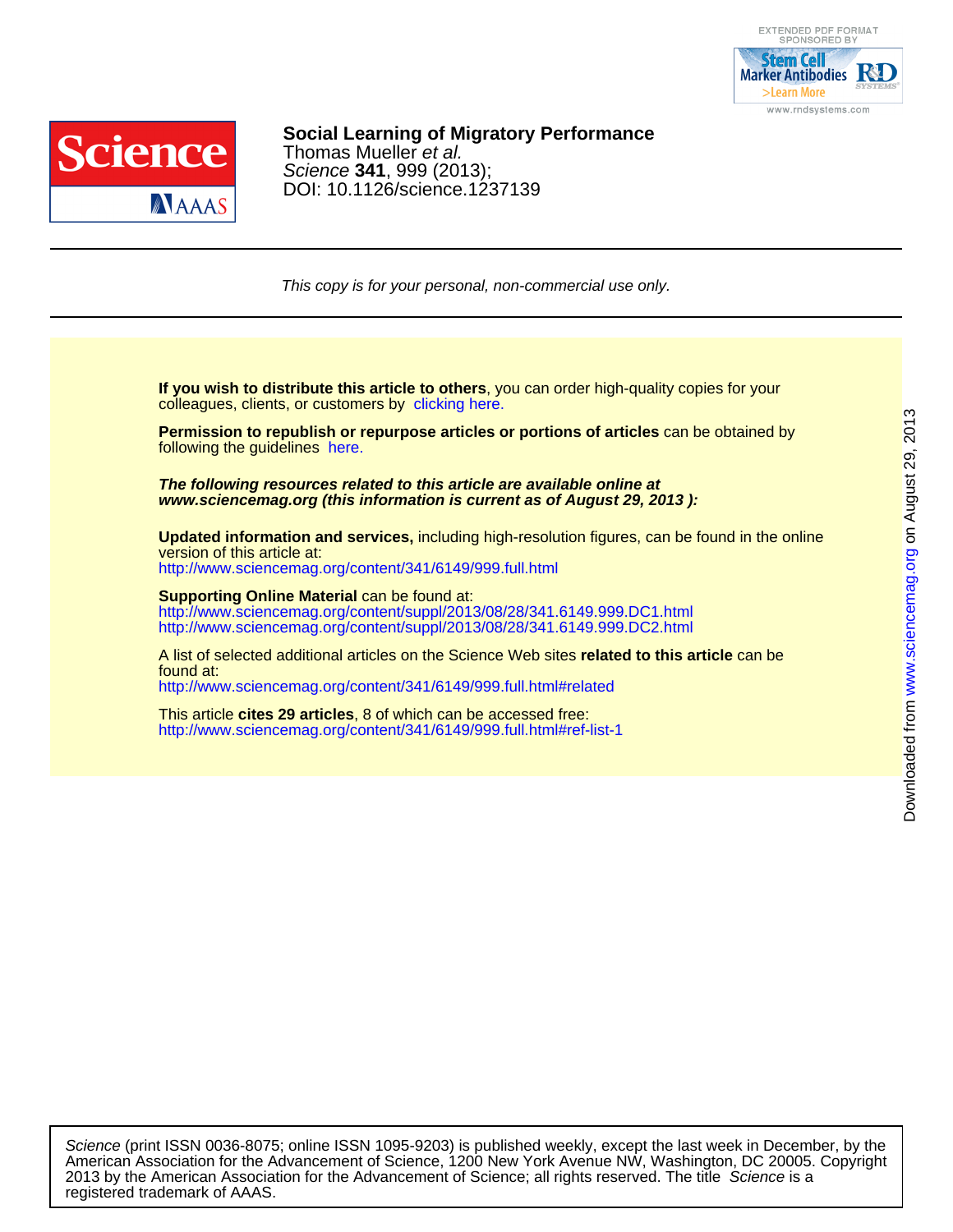In full glacial conditions [based on LGM (supplementary materials)], the flow of water is influenced by the ice overburden pressure, which forces water out of the canyon in parts of the upper Petermann catchment and along the direction of ice flow (Fig. 3B). Nonetheless, the canyon remains a conduit for the flow of basal water toward the coast even under LGM conditions, especially northward of  $\sim$ 79 $\degree$  N. For the present icesheet configuration, which is small and short-lived compared with its expanded full glacial state, steeper ice surface slopes (relative to LGM) force more water from the canyon to the west at certain locations (Fig. 3C and fig. S3A). In all cases, above  $\sim$ 76 $\degree$  N and within the entire length of the Petermann catchment, the canyon exerts a control on basal water flow. For ~200 km, it provides an uninterrupted hydraulic pathway (Fig. 3 and fig. S3A) that ends at the terminus of Petermann Gletscher. However, although extensive parts of northern Greenland have been identified as having a wet bed (fig. S4) (15), water currently may not be ubiquitous throughout its length. Under full glacial conditions, the ice sheet was larger and thicker than at present day (4), and therefore, a greater proportion of the bed was likely melting during the longer lasting LGM ice sheet configuration.

The lack of substantial subglacial lakes in the main Greenland ice sheet may be partly explained by generally steeper ice surface slopes as compared with those of Antarctica, but subglacial water must be evacuated by some means or it will pool. The subglacial canyon provides an efficient pathway for this water routing over an otherwise relatively flat bed (Fig. 3C). Given that water beneath former ice sheets in Greenland was likely to have been influenced by the canyon, it seems probable that conditions have never been well suited to substantial long-term basal water storage in this sector of Greenland.

The floating ice shelf in front of Petermann Gletscher has been found to possess sub–iceshelf channels 1 to 2 km wide and 200 to 400 m deep incised upward into the ice  $(16)$ . These channels are associated with high basal melt rates, exceeding 30 m year<sup>-1</sup>. Their existence has been attributed entirely to the action of the ocean (16). We believe the efficient routing of basal water via the canyon to the northern ice sheet margin is also important in explaining these features. Analysis of IPR echo-strength data has identified extensive regions of the northern half of the Greenland ice sheet that have water at the bed (15). Subglacial melt rates in the vicinity of the North Greenland Ice Core Project (NGRIP) drill site have been estimated to exceed 1 cm year<sup>-1</sup> (17) and are as high as 15 cm year<sup>-1</sup> near the onset of the Northeast Greenland Ice Stream (18). A study examining crustal thickness and geothermal heat flow in Greenland found a minimum in the former (and hence, a maximum in the latter) close to the northern limit of the canyon (Fig. 1) (9). Thus, substantial volumes of subglacial meltwater are generated at the bed, and additional surface meltwater may also penetrate to the bed near the coast (19). An effective means by which this basal water is routed to the ice-sheet margin must exist, else subglacial lakes would form. Basal water generated in the Petermann catchment is highly likely to be routed through the Canyon to the ice sheet terminus (Fig. 3C). Thus, basal water is likely to be delivered at a point source to the ice-shelf cavity, which is likely to influence the local subshelf water circulation (20). Similar sub-shelf channels have been identified underneath Pine Island glacier and elsewhere in Antarctica (21), and we suggest that well-organized subglacial meltwater flow is likely to play a similar role in the development of these features.

### References and Notes

- 1. N. Henriksen, A. K. Higgins, F. Kalsbeek, T. C. R. Pulvertaft, Geol. Surv. Denmark Greenland Copenhagen 18, 126 (2009).
- 2. D. J. Drewry, Tectonophysics 36, 301 (1976). 3. M. Studinger et al., Geophys. Res. Lett. 28, 3493–3496
- (2001). 4. R. B. Alley et al., Quat. Sci. Rev. 29, 1728–1756 (2010). 5. G. Bartoli et al., Earth Planet. Sci. Lett. 237, 33–44 (2005).
- 6. J. L. Bamber et al., Cryosphere 7, 499–510 (2013).
- 7. Data set for (6) is available at https://docs.google.com/ file/d/0BylqEEvDu\_qtWWdIYTFVcVpkd2s/edit?usp= sharing).
- 8. S. Ekholm, K. Keller, J. L. Bamber, S. P. Gogineni, Geophys. Res. Lett. 25, 3623–3626 (1998).
- 9. A. Braun, H. R. Kim, B. Csatho, R. R. B. von Frese, Earth Planet. Sci. Lett. 262, 138–158 (2007).
- 10. W. B. Bull, L. D. McFadden, in Geomorphology in Arid Regions, D. O. Doehring, Ed. (State University of New York, New York, 1977), pp. 115–139.
- 11. The valley height-to-width ratio is  $Vf = 2Vfw/[(Eld Esc) +$ (Erd – Esc)], where Vfw is the valley floor width, Esc is the valley floor elevation, Eld is the elevation of the left river divide, and Erd is elevation of the right river divide.
- 12. M. A. Summerfield, Global Geomorphology. An Introduction to the Study of Landforms (Longman, Harlow, UK, 1991).
- 13. R. Shreve, J. Glaciol. 11, 205 (1972).
- 14. G. W. Evatt, A. C. Fowler, C. D. Clark, N. R. J. Hulton, Phil. Trans. R. Soc. A 364, 1769–1794 (2006).
- 15. G. K. A. Oswald, S. P. Gogineni, IEEE Trans. Geosci. Rem. Sens. 50, 585–592 (2012).
- 16. E. Rignot, K. Steffen, Geophys. Res. Lett. 35, L02503 (2008).
- 17. D. Dahl-Jensen, N. Gundestrup, S. P. Gogineni, H. Miller, Ann. Glaciol. 37, 207–212 (2003).
- 18. M. Fahnestock, W. Abdalati, I. Joughin, J. Brozena, P. Gogineni, Science 294, 2338–2342 (2001).
- 19. I. Joughin, S. Tulaczyk, M. Fahnestock, R. Kwok, Science 274, 228–230 (1996).
- 20. F. Straneo et al., Nat. Geosci. 4, 322–327 (2011).
- 21. D. G. Vaughan et al., J. Geophys. Res. 117, F03012 (2012).

Acknowledgments: J.L.B., J.A.G., and G.S. were supported by funding from the ice2sea program from the European Union 7th Framework Programme, grant 226375. This work is ice2sea contribution number 158. J.L.B. and M.J.S. were supported by Natural Environment Research Council grant NE/H021078/1. We acknowledge the use of data products from CReSIS generated with support from NSF grant ANT-0424589, NASA grant NNX10AT68G, and the NASA Operation IceBridge project. J.L.B. wrote the main text with substantial contributions from M.J.S. and input from all authors. J.A.G. carried out the hydraulic potential calculations. G.S. calculated the isostatically adjusted bed, and S.J.M. produced the LGM ice sheet configuration.

### Supplementary Materials

www.sciencemag.org/cgi/content/full/341/6149/997/DC1 Materials and Methods Figs. S1 to S5 References (22–30) 29 April 2013; accepted 31 July 2013 10.1126/science.1239794

## Social Learning of Migratory Performance

Thomas Mueller,<sup>1,2,3</sup>\* Robert B. O'Hara,<sup>2</sup> Sarah J. Converse,<sup>4</sup> Richard P. Urbanek,<sup>5</sup> William F. Fagan<sup>1</sup>

Successful bird migration can depend on individual learning, social learning, and innate navigation programs. Using 8 years of data on migrating whooping cranes, we were able to partition genetic and socially learned aspects of migration. Specifically, we analyzed data from a reintroduced population wherein all birds were captive bred and artificially trained by ultralight aircraft on their first lifetime migration. For subsequent migrations, in which birds fly individually or in groups but without ultralight escort, we found evidence of long-term social learning, but no effect of genetic relatedness on migratory performance. Social learning from older birds reduced deviations from a straight-line path, with 7 years of experience yielding a 38% improvement in migratory accuracy.

**M** echanisms underlying the complex phe-<br>nomenon of animal migration have been<br>particularly well studied in birds (1–5). nomenon of animal migration have been

In some taxa, individuals may migrate alone, unaided by conspecifics and relying instead mostly on endogenous, genetically inherited navigation programs (6). In other species, innate programs alone are not sufficient, and experiential learning is critical to successful navigation, as adult animals often have markedly better navigational capabilities than juveniles (7–9). Information transfer from more experienced individuals to inexperienced ones can be essential to navigational success,

\*Corresponding author. E-mail: muellert@gmail.com

<sup>&</sup>lt;sup>1</sup>Department of Biology, University of Maryland, College Park, MD 20742, USA. <sup>2</sup> Biodiversity and Climate Research Centre (BiK-F), Senckenberg Gesellschaft für Naturforschung, and Goethe Universität Frankfurt, Senckenberganlage 25, 60325 Frankfurt (Main), Germany. <sup>3</sup>Smithsonian Conservation Biology Institute, National Zoological Park, 1500 Remount Road, Front Royal, VA 22630, USA. <sup>4</sup>U.S. Geological Survey, Patuxent Wildlife Research Center, 12100 Beech Forest Road, Laurel, MD 20708, USA. <sup>5</sup>U.S. Fish and Wildlife Service, Necedah National Wildlife Refuge, N11385 Headquarters Road, Necedah, WI 54646, USA.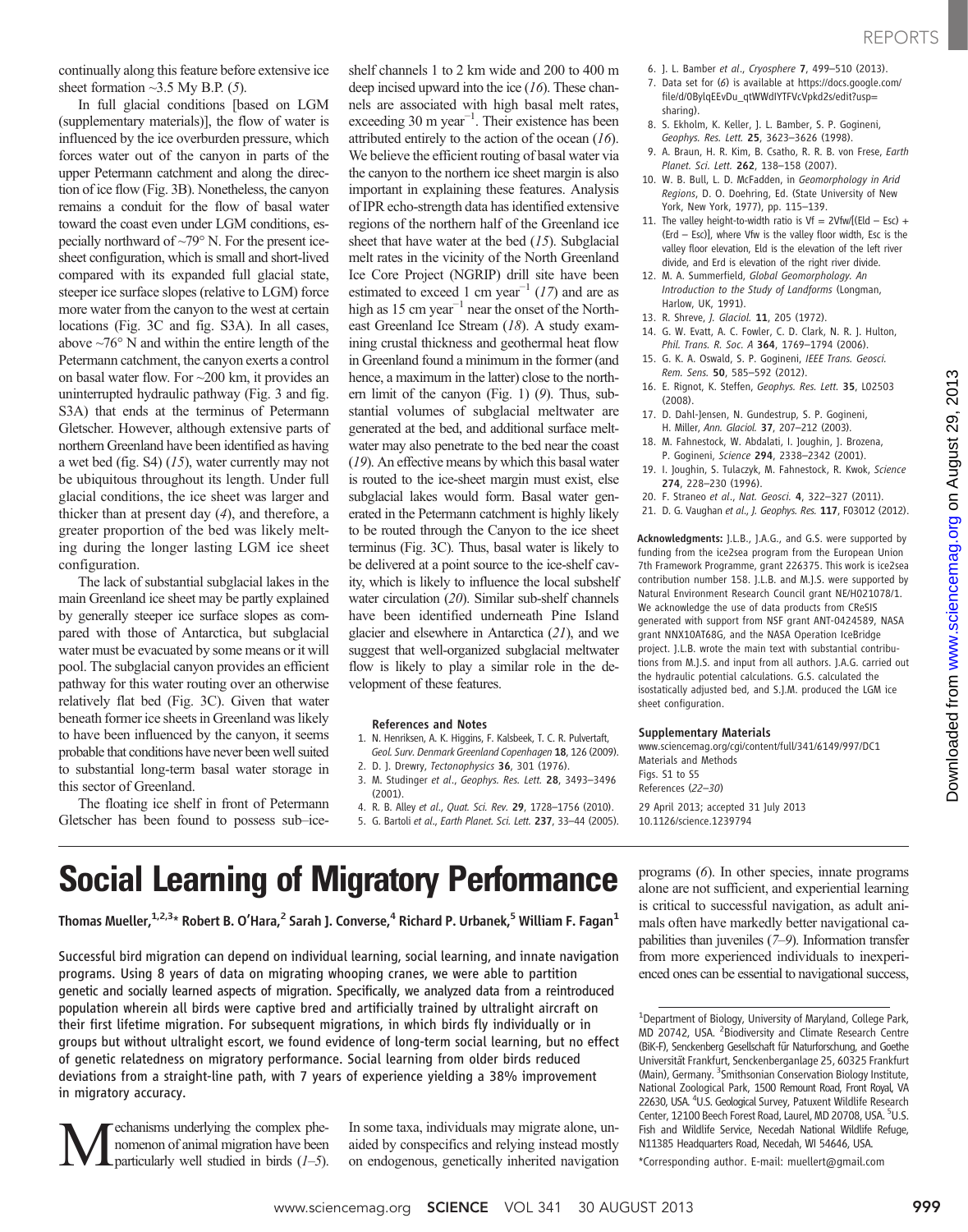## REPORTS

especially for species that travel in groups  $(8-10)$ . Current hypotheses, richly supported by theoretical studies  $(11-13)$ , posit that social learning, coupled with interindividual coordination of movements, is essential to successful migration and the maintenance of group structure. Despite these advances, disentangling the contributions of experience and social learning (mediated through cultural transmission of knowledge) versus innate navigation programs (inherited genetically) to migratory performance represents a key challenge in understanding animal behavior (2).

To address that challenge, we used databases emerging from long-term investment in the conservation of whooping cranes (Grus americana). Formerly widespread in North America, whooping cranes are now endangered and restricted to a relictual wild population, migrating between northwestern Canada and the Texas coast, and birds that originate from reintroduction efforts. The most successful reintroduction effort to date established the eastern migratory population (EMP). Most birds in the EMP migrate between a summering range centered on Necedah National Wildlife Refuge in Wisconsin and a wintering range in the area of Chassahowitzka National Wildlife Refuge in Florida (Fig. 1).

We used 2002–2009 relocation data for the EMP, which have two distinct features that allow us to partition genetic and socially learned aspects of migration. First, the EMP is wholly derived from a captive breeding program, and the pairwise genetic relatedness of all migrants is known from studbook pedigrees (14). Second, new captive-bred, naïve-to-migration birds were transferred each summer to Necedah National Wildlife Refuge and, during their first fall, were trained on their southbound migration route by human-piloted ultralight aircraft (15, 16). Thus, all birds were initially trained to follow the same migration route. Although another release method has been used in this population more recently, we included only ultralight-trained birds in our study. After this first training flight, the cranes migrate freely, flying in groups with other cranes but without ultralight aircraft on all subsequent north- and southbound migrations. Because of their endangered status, the stepwise progression of each bird's route on each migration is intensively monitored, yielding both detailed spatial information and comprehensive information on group composition on each trip.

The necessity for ultralight training suggests that successful migration in whooping cranes depends on both social learning and innate programs. As in storks  $(17)$ , southward autumn migrations by naïve-to-migration, captive-reared juveniles flying in the absence of experienced individuals would be unlikely to lead to a successful journey, suggesting that cultural transmission of information is important (15). Innate programs influence initiation of migration in that ultralight-trained birds can initiate the northbound spring migration independently of experienced birds (or ultralight aircraft)  $(15)$ .

To disentangle the effects of social learning and innate navigation programs on migratory performance, we extracted data on four predictor variables from the crane databases: (i) the age of all individuals on each flight (which we hypothesize as a measure of experiential learning), (ii) the age of the oldest individual(s) in a migrating group of cranes (which we hypothesize provides an upper limit on experiential learning within each group, as one or more individuals may be the oldest in a group), (iii) the group size as a measure for potential group navigation, and (iv) genetic relatedness (which captures interindividual nonindependence in the birds' innate navigation programs). We used deviations from a straightline path between summer and winter ranges on the migratory route of individual birds as a proxy for migratory performance and built a hierarchical linear mixed model to examine how much of those deviations at each observed location on the migratory route could be explained by individual age, age of the oldest individual(s) in a migratory social group, group size, and genetic relatedness on both individual and group levels (18). In addition, our model included the effects of sex and season  $(18)$ .

Social learning facilitated long-term increases in the accuracy of migration. The age of the oldest individual(s) in a group improved migratory performance by  $\sim$ 5.5% per year of age (Fig. 2), decreasing the average deviation from a straightline path by  $\sim$ 4.2 km per year of age for each relocation event [posterior mode: –4.2 km, 95% highest posterior density interval (HPDI):  $-1.1$  to –7.2 km]. Flight groups in which the oldest individual(s) had a migratory age of 1 year were predicted to deviate  $\sim$ 76.1 km from the straightline path per relocation, whereas in groups in which the oldest individual(s) was 8 years old, the predicted deviation was only 46.8 km. Thus, 7 years of experience translated into a 38% improvement in migratory performance (Fig. 2). Overall, autumn locations were predicted to deviate 36.3 km more from the straight-line paths than did spring locations (95% HPDI: –21.0 to –54.3 km) (Fig. 2). We found no significant effects of sex (posterior mode: 2.4 km, 95% HPDI: –2.9 to 8.8 km), individual migratory age (as opposed to age of the oldest bird in a group) (posterior mode: –1.4 km, 95% HPDI: –3.8 to 1.2 km), or group size (posterior mode: –0.3 km, 95% HPDI: –4.8 to 5.8 km). The lack of an effect of group



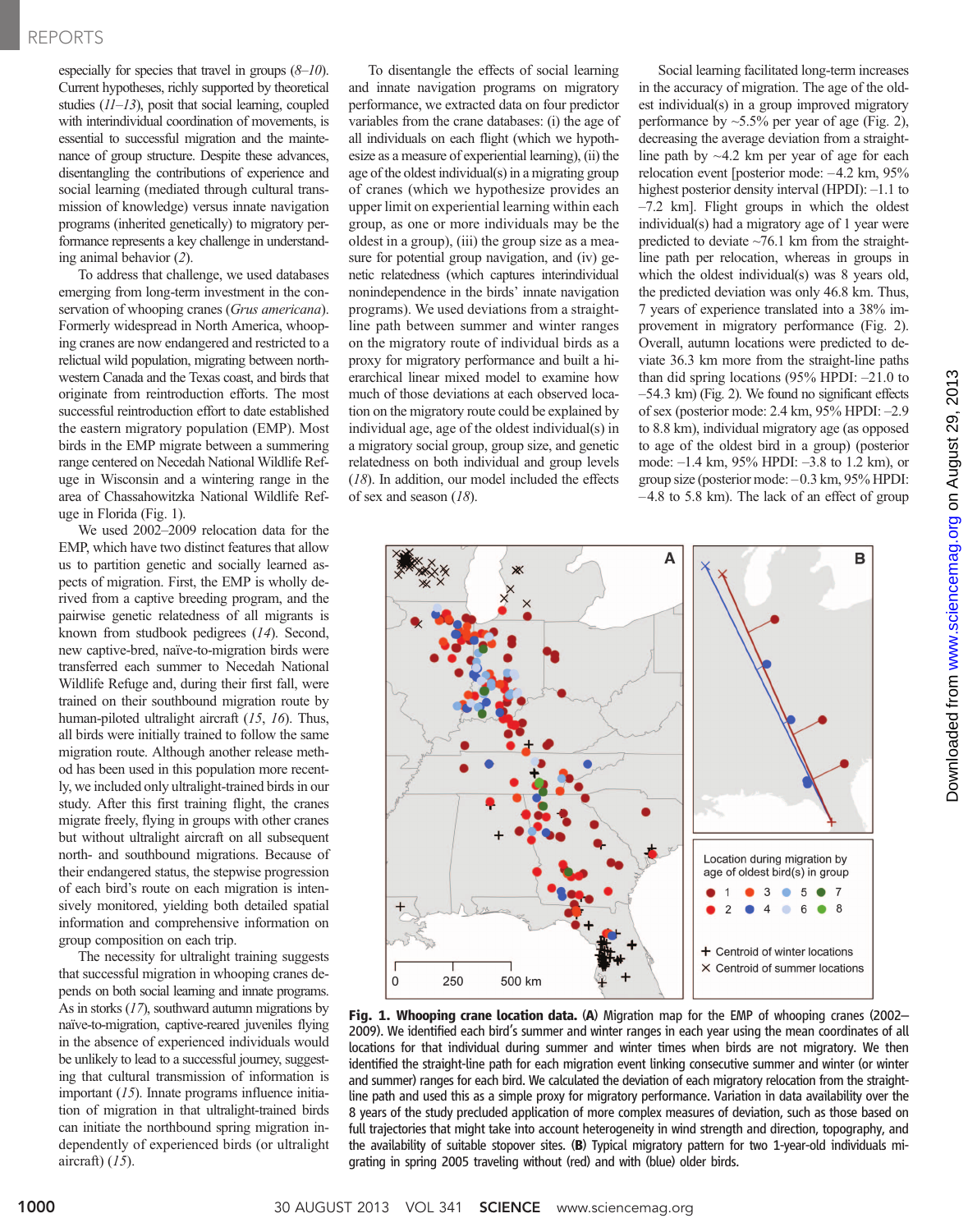size is interesting, as theory suggests that larger group sizes may aid navigation  $(13)$ . In addition, a fixed effect for mean group genetic variance [i.e., the mean breeding value (19) potentially predicting better migratory accuracy] was indistinguishable from zero (standardized posterior mode:  $-0.03$  km,  $95\%$  HPDI:  $-10.7$  to 24.9 km) (Fig. 2). This finding implies that closely related birds did not migrate more similarly to each other (either increased or decreased accuracy) than did less related birds.

On average, 1 year olds that traveled with older birds deviated by 63.9 km from the straightline paths, which was 34% less than for 1 year olds that traveled in same-age groups (mean deviation: 97.1 km) (Fig. 3). Accounting for other sources of variation, the modeled difference was 44.7 km (95% HDPI: 6.6 to 85.7 km). Groups of 1-year-old birds migrating without older birds were particularly prone to large deviations from the straightline route. Fully 25% of locations of 1 year olds flying without older birds exceeded 150 km of deviation, the largest deviation observed for mixedage groups (Fig. 3).

Previous research has contributed to overall understanding of the role of experience, social transmission of knowledge, and innate programs in navigation and route-learning of birds. However, results must be drawn piecemeal from across diverse studies. For example, translocation experiments involving several bird species have demonstrated individual learning (9), social learning (20), and innate programs (21) in isolation. The crane analyses reported here provide an integrated, multiyear portrait of these critical issues within a single species.

We show that learning of migration routes by whooping cranes takes place over many years and that social transmission of knowledge by experienced older birds yields progressive improvements in migratory performance of younger birds. In cranes, social learning may contribute to improved navigation through spatial memory of landscape features. Tracking studies on the relictual wild population of whooping cranes suggest that memory of landmarks across small scales and long-distance responses to large-scale topography may aid navigation (22, 23). Experience may also manifest as improved coping with weather patterns such as wind drift, as has been shown for raptors (24). More than 75% of our relocations were to the east of the straight-line migratory path, which accords with the predominantly westerly winds in the region (fig. S1). The absence of experienced adults may lead to failed or misdirected migration  $(8, 17)$ . In our study, we found that

Sex Season 120 Individual age Group size Mean 100 Distance from straight line path (km) breeding value Age of oldest bird(s) in group  $-40$  $-20$  $\mathbf{0}$ 20 Effect size (km) 80 60  $\frac{1}{2}$ 40  $N = 218$ 86  $111$ 206 69 276  $171$ 10  $\overline{1}$  $\overline{c}$ 3  $\overline{4}$ 5 6 7 8 Age of oldest bird(s) in group (years)

younger birds lack accuracy only when unaided by older birds (Fig. 3), suggesting the absence of intentional exploration. However, greater deviations in the fall migration may arise from explorations in search of alternative overwintering areas, because birds do not always return to the initially trained overwintering area (Fig. 1A).

In other bird species, the timing and direction of migration are strongly heritable (6). Even though we did not find a significant effect of genetic relatedness on migratory performance, other evidence indicates that innate programs must play a role in some aspects of crane migration. For example, the first independent northward migration can be initiated by flight groups that consist of only juvenile birds, demonstrating that some elements of migration knowledge need not be culturally transmitted in whooping cranes.

Beyond their contributions to understanding social learning of migration, our findings have important implications for conservation and reintroduction efforts of whooping cranes. If experience and learning accrue with time for crane reproduction, as demonstrated here for migration, additional experience may also improve successful reproduction in the wild, especially given the potential links between migratory performance and breeding performance (25). Because the average age of the whooping crane EMP is itself increasing, further improvements in migratory performance are expected. Previous studies have demonstrated that leadership plays an important role in bird homing navigation and that more experienced birds are more likely to become leaders (26); our results show that social learning enhances group navigation performance for long-distance migrants and that the benefits of experience accrue over many years.



Distance from straight line path (km)

Fig. 2. Migratory performance of whooping cranes measured as deviation of locations from straight-line path versus age of oldest individual(s) in each flight group with more than one individual. Original data [red; means with 95% confidence intervals (CIs)] and model predictions (black; posterior modes, quartiles, and 95% HPDI) accounting for variation in several other factors, including migratory season, bird sex, and the birds' genetic relatedness, are shown. Sample sizes (N) are relocation events. (Inset) Posterior distributions of overall model terms. Mean additive genetic variance refers to the group effect of genetic variance [i.e., the mean breeding value  $(18)$ ].